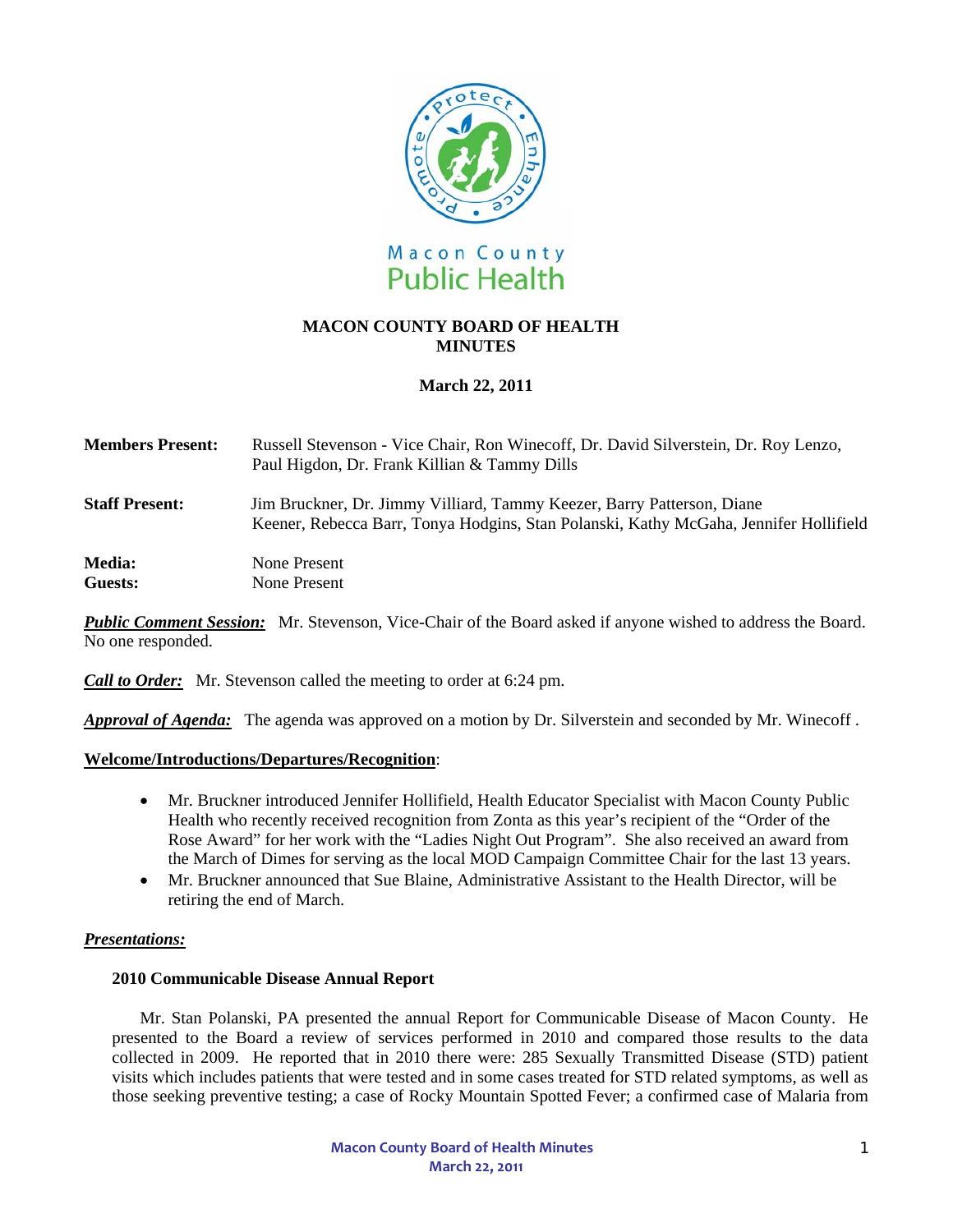a traveler that could have been prevented if the patient had followed the instructions of the anti-Malaria medication; and, a case of Vibrio Vulnificus which was directly linked to the patient consuming raw shellfish that contained this bacterium. Unfortunately, this Vibrio Vulnificus case resulted in a fatality.

 Mr. Polanski gave an over-view of the research involved with suspected Communicable Disease services. He also stated that MCPH is the only site west of Asheville that is licensed as an International Travel Vaccination site. MCPH serves patients from all of Western North Carolina and North Georgia with Yellow Fever, Malaria prescriptions and consultation services for International Travel Vaccination Patients.

Mr. Stevenson asked what kind of questions and follow-up services have been provided for the 2011 flu season. Mr. Polanski stated that H1N1 has been the primary cause of flu and there had been few cases of flu reported in Macon County.

*Approve Minutes of Previous Meeting of February 22, 2011:* Minutes from the February meeting were approved with a motion by Ms. Dills and seconded by Mr. Winecoff.

## *Old Business:*

## **Budget Update**

Mr. Bruckner and Ms. Keezer presented an overview of the budget that was submitted to the county finance office last week. Ms. Keezer reviewed the budget information, a copy of which was given to each Board member. She reported to the Board that in planning for the Fiscal Year 2012 budget a comprehensive review was completed for all departmental expenditure lines and these requests were justified in complete detail by each Section Administrator. Ms. Keezer reported: An increase in the salary line as a result of internal staff changes; a reduction in operating supplies and non-capital equipment; and, a decrease in foreign travel vaccines. Ms Keezer highlighted the increase in the Administration office supply and postage lines. These increases reflect the move to centralize expenditures. In this new model, programs will submit requests to a single person for office supplies in an attempt to reduce costs and eliminate the stockpiling. Centralization of postage make payment for these services easier and we can continue to track program postage costs through reports generated by the postage machine.

 Mr. Bruckner reported that so far, the county has not asked for additional cuts for this fiscal year, nor have they requested reductions of next fiscal years request. Mr. Bruckner went on to say that the State has requested an increase in autopsy fees from \$1,000 to \$2,500 per autopsy. This projected increase is reflected in the proposed 2012 budget. Only autopsy's that are requested by medical examiners not the family are charged to the county. There have been some other small changes in state allocations, but no significant ones yet.

Mr. Stevenson asked if there is more ownership throughout the organization. Dr. Villiard said that he feels that staff is being more responsible and are trying to conserve the resources that are available. Ms. Barr stated that the staff is good at looking at price and choosing the best prices for supplies needed. Mr. Bruckner stated that there is now tracking systems in place that helps programs keep track of and better manage expenditures.

Mr. Bruckner went on to say that the Core Service Document and the program/resource prioritization plan developed, under the direction of the BOH, has been useful in adjusting our service delivery plan.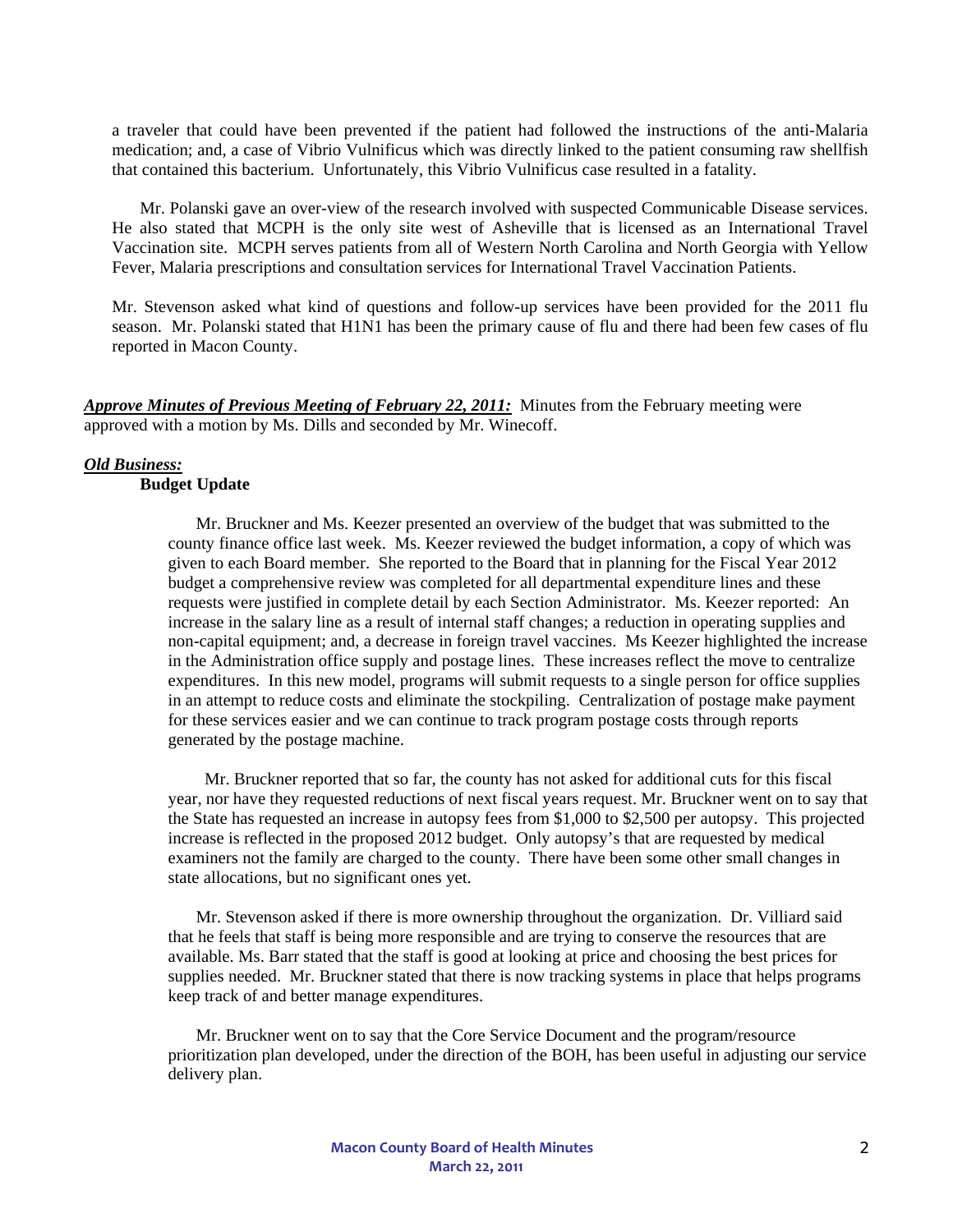Mr. Stevenson asked about the possibility of state and local cuts if it resulted in 5% or even 10% of budget cuts. Mr. Bruckner stated that in the budget preparations, cuts were factored in and there is a plan in place to ensure appropriate services remain intact.

Mr. Stevenson asked if there were sufficient technology to support the department. Mr. Patterson stated that technology changes frequently/rapidly and it is difficult for the department to keep up with these changes. Ms. Keezer stated that the department had received some one time funding to pay for updates in some technology, but we are lagging behind in some areas, specifically software. Mr. Bruckner said that the county is aware of the software issue, but funding the upgrade is fairly significant and with the economy it may be some time before we see an improvement.

Motion to approve the budget as presented and to allow for additions and/or corrections as directed by county, state and federal cuts was made by Mr. Winecoff and seconded by Dr. Killian. The Board members present agreed unanimously to approve the budget as noted in the motion.

#### *New Business:*

#### **Healthy Carolinians Staff Changes**

Ms. McGaha spoke to the Board giving them an update on the status of Health Carolinians across the state. The Office of Healthy Carolinians at the state has been eliminated; 10 positions which include 4 in the Office of Healthy Carolinians and 6 regional consultants. There are already changes occurring the first is the Certification Process that local health departments complete. Previous assessments were many pages and took several days to complete; the new format will be two pages and should only take a couple of hours. Local partnerships will be encouraged to continue functioning without state administrative staff support. The local Healthy Carolinians Program here in Macon County is funded in its entity by the county.

Since 2005 Healthy Carolinians of Macon County has had 2 full time employees. They have both been health department employees with their salaries and operating coming from the health department's budget. Due to the expected budget cuts from the state our local program is going to be reduced to one staff person. With this change, partnership members will be encouraged to take over functions that the staff performed for them. The chairs of each of the Taskforces will assume administrative/coordination responsible for their groups objectives/meetings.

 Ms. McGaha will be moving into a role that will encompass many of the responsibilities that were formerly carried out by the Director of Nursing. These include: Strategic Planning, Accreditation, Quality Management (Quality Assurance, Quality Improvement, & Quality Control), Risk Management, Compliance and Practice and Standards.

 Ms. Blanton will be assigned to Health Education Program, and will retain most of her responsibilities for the Healthy Carolinians Program; however, Ms. Barr will be determining what that will entail and who does what for the Healthy Carolinians Program.

Ms. McGaha stated that she and Ms. Blanton were already transitioning and/or encouraging each of the Healthy Carolinian's Taskforces/committees toward ownership of their project(s).

Mr. Stevenson stated that he is concerned that some of the committees may be dissolved because of the lack of ownership and commitment within each committee. Mr. Bruckner said that the Department will continue to support the activities now underway and support efforts in the future. A mini-retreat in May will be focusing on the restructuring of the Steering Committee of the Healthy Carolinians. There are still some unanswered questions.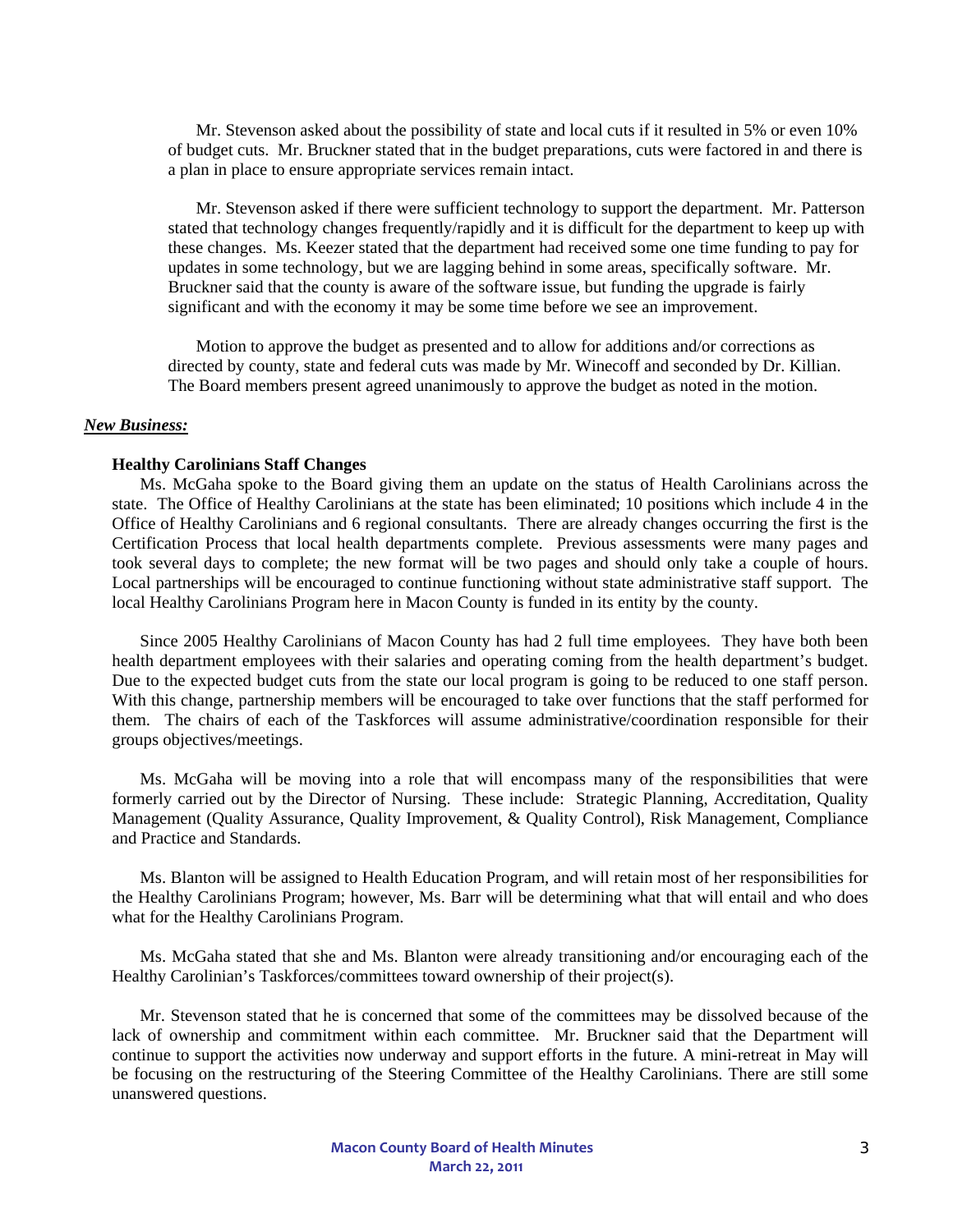## **Proclamation -April Public Health Month**

Ms. Barr updated the Board on the activities for Public Health Month. Ms. Barr read a proclamation declaring April Public Health Month and requested that the Board accept this proclamation.

A motion to accept the proclamation as written was made by Dr. Silverstein and seconded by Mr. Winecoff. The Board members present agreed unanimously to support the motion.

## **Revision & Update of Board of Health Procedure**

Mr. Bruckner presented the Board with a copy of the proposed changes to the Operating Procedure Macon County Board of Health. The first change: Article X, Section 4, the Board will hold 12 regular meetings per year; Section 5, attendance requirement at regular meetings; and Article XII, Conflict of Interest.

Motion to accept the changes to the "Operating Procedure Macon County Board of Health" was made by Mr. Winecoff, seconded Dr. Silverstein. The board members present agreed unanimously to support the motion.

## **Support for the Health Directors Association Resolution Supporting aid to County Funding**

 Mr. Bruckner informed the Board that the Health Directors Association had adopted a resolution to encourage legislators to reconsider cutting Aid to County money to Health Departments. He requested the Board of Health support this as well. Motion to support the resolution made by Mr. Winecoff and seconded by Mr. Stevenson. The Board members present agreed unanimously to support the motion.

## **Legislative update**

Mr. Bruckner provided an overview of legislative issues impacting Local Public Health: The push for an increase in Tobacco Tax; Curtailment of new fence height requirement for public swimming pools; and Health Departments to bill Medicaid through the state health information system or directly to Medicaid.

## *Board Training and Information:*

Mr. Bruckner made the Board aware of articles that were in the information package this month:

**NALBOH** *NewsBrief* **–** 1st Quarter 2011 **ANCBH** President's Message – 1<sup>st</sup> Ouarter 2011 **NAACHO** *Newsletter* **– March 2011 Monthly Performance Data** 

### *Announcements:*

• MCPH is looking for an OB provider. Dr. Boruszak resigned effective in April. There are conversations occurring with local providers, as well as providers from Sylva and Asheville (MAHEC OB GYN Residency Program) to find a provider for Maternal Health Clinic.